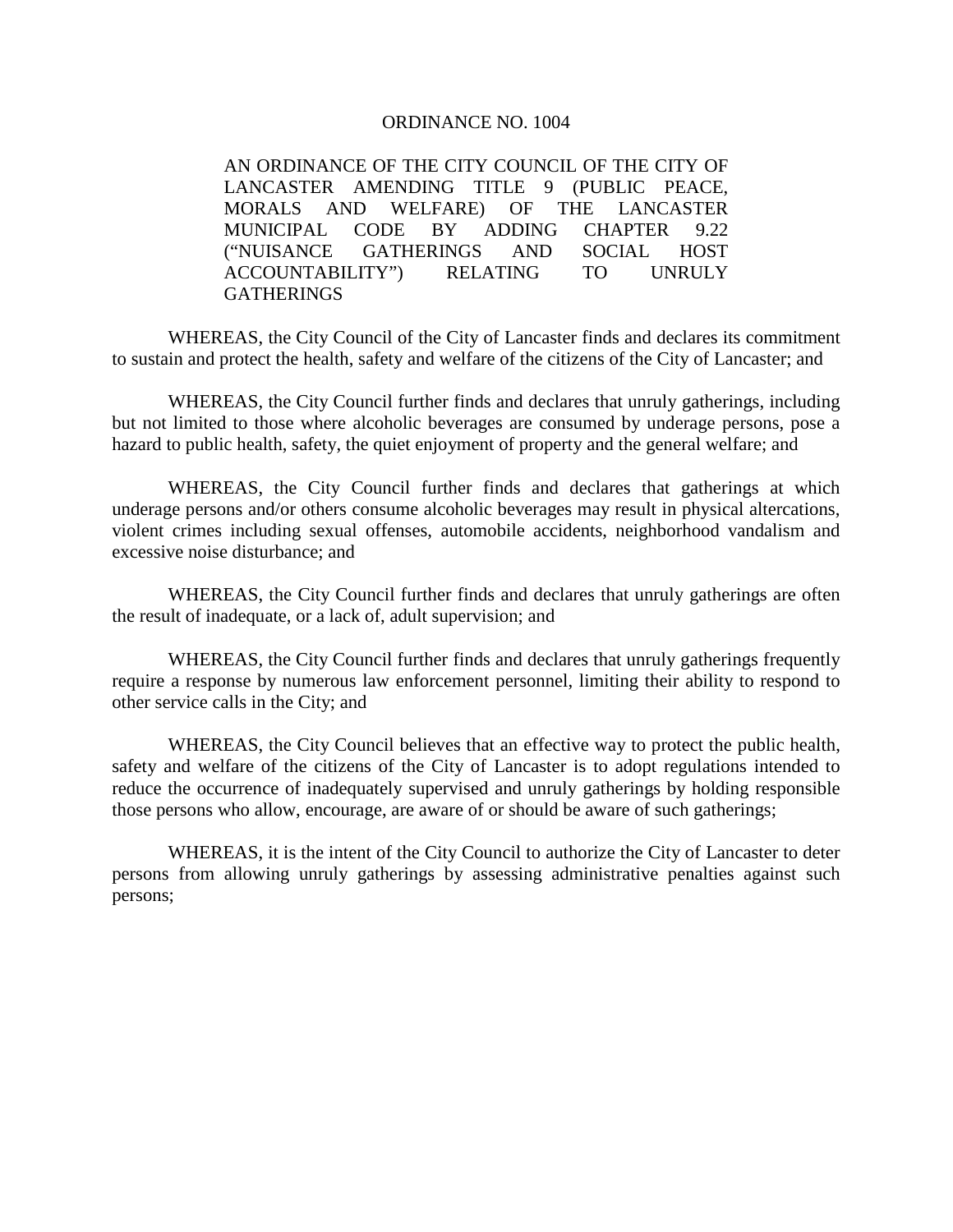Ordinance No. 1004 Page 2

THE CITY COUNCIL OF THE CITY OF LANCASTER, CALIFORNIA, DOES HEREBY ORDAIN AS FOLLOWS:

SECTION 1. Lancaster Municipal Code Title 9 is hereby amended by adding Chapter 9.22, as follows:

#### **9.22.010 Title.**

This chapter shall be known as the City of Lancaster's Nuisance Gatherings and Social Host Accountability ordinance.

#### **9.22.020 Findings and Purpose.**

The City Council finds and declares as follows:

- A. Unruly gatherings, including but not limited to those where alcohol is consumed by underage persons, pose a hazard to public health, safety, the quiet enjoyment of property and the general welfare.
- B. Gatherings at which underage persons and/or others consume alcoholic beverages may result in physical altercations, violent crimes including sexual offenses, automobile accidents, neighborhood vandalism and excessive noise disturbance.
- C. Unruly gatherings frequently require a response by numerous law enforcement personnel, limiting their ability to respond to other service calls in the city.
- D. Unruly gatherings are often the result of inadequate, or a lack of, adult supervision.
- E. It is the purpose and intent of this chapter to protect the public health, safety and general welfare by reducing the occurrence of inadequately supervised and unruly gatherings, by holding persons responsible who allow, encourage, are aware of or should be aware of such gatherings, including but not limited to those where alcoholic beverages are consumed by underage persons.
- F. It is further the purpose and intent of this chapter that the city deter persons from allowing unruly gatherings by assessing administrative penalties against such persons.

#### **9.22.030 Definitions.**

"Alcoholic beverage" has the same meaning as in the California Business and Professions Code section 23304 or any successor section.

"City" means the City of Lancaster.

"Code" means the Lancaster Municipal Code.

"City Manager" means the City Manager of the City of Lancaster and his or her designee(s). For purposes of this chapter, the director of the City's Department of Public Safety is a designee.

"Enforcing officer" means a public officer or employee authorized by this chapter or designated by the City Manager to enforce the provisions of this chapter.

"Gathering" means a party, assembly or other social event attended by two or more persons.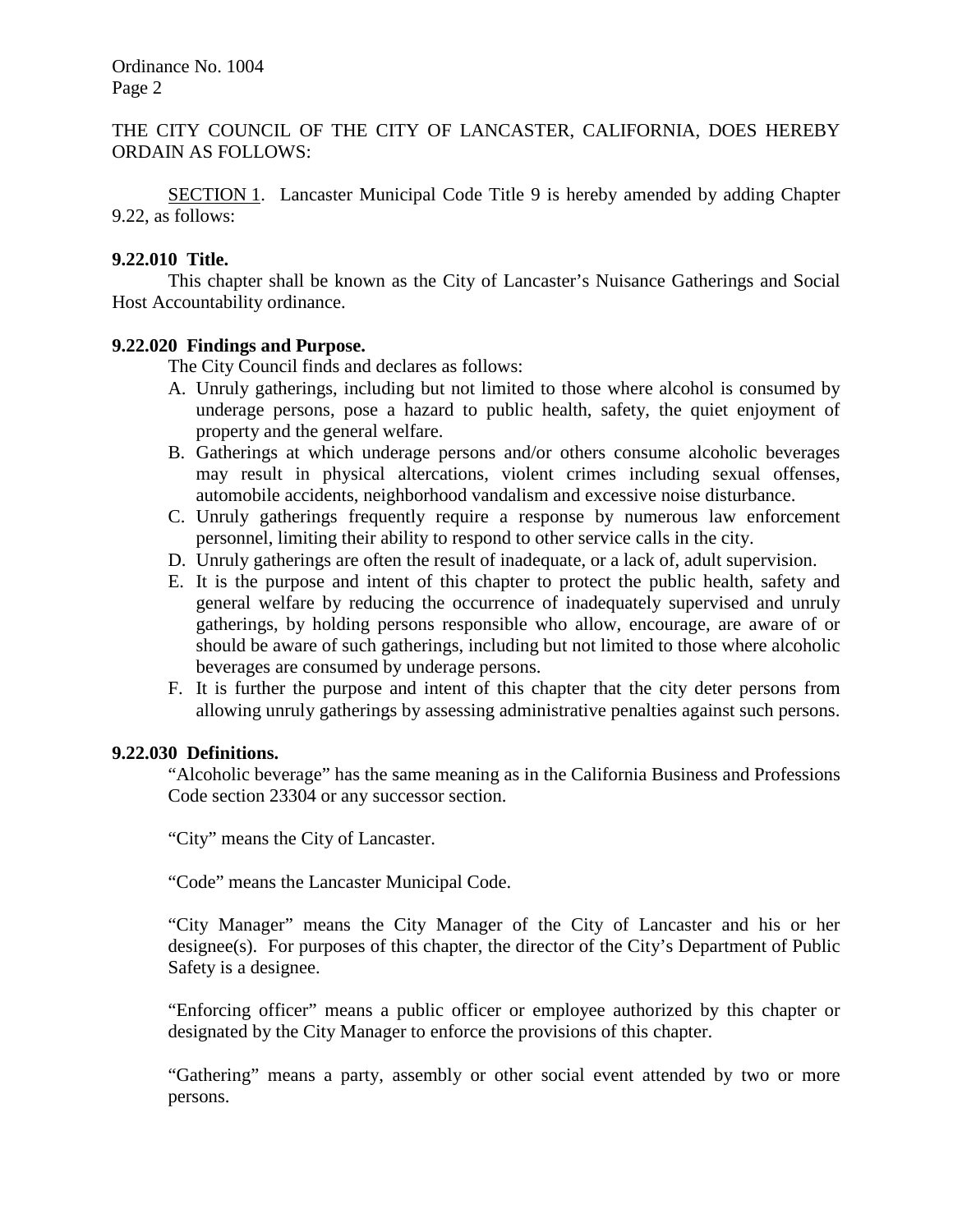"Responsible person" means any person with a recorded ownership interest in, or a right of possession, control or use of a residence or other property at which a gathering is conducted. For purposes of this chapter, "responsible person" includes, but is not limited to, the following:

- A. Owner of the premises where a gathering takes place;
- B. Tenant of the premises where a gathering takes place;
- C. Person organizing and/or hosting a gathering;
- D. Person receiving money or consideration for granting access to a gathering;
- E. Parent or legal guardian of a person under the age of eighteen (18) years who is also a responsible person.

"Underage drinking" means and includes possessing or consuming alcoholic beverages by an underage person and/or serving or providing alcoholic beverages to an underage person. For purposes of this chapter, the service, possession or consumption of alcoholic beverages which occurs between an underage person and his or her parent or legal guardian or which occurs as part of a legally protected religious activity does not constitute underage drinking.

"Underage person" means any person under the age of twenty-one (21) years.

"Unruly conduct" means and includes disturbing the peace, disorderly conduct, and other activities, behavior or conduct that threatens the public health, safety or general welfare and/or interferes with the quiet enjoyment of property. For purposes of this chapter, "unruly conduct" includes, but is not limited to, fights, assaults or batteries; sexual offenses; vandalism; public intoxication; possession or consumption of controlled substances by, or service of controlled substances to, underage persons; crowds of people who have spilled over into public streets; obstruction of public streets; excessive noise, as defined in city or state law; and excessive traffic.

"Unruly gathering" means a gathering at which underage drinking and/or unruly conduct occurs.

#### **9.22.040 Enforcement.**

Any Los Angeles County Sheriff's deputy, Lancaster public safety officer, Lancaster community services officer, and any other public officer or employee designated by the City Manager shall be authorized to issue administrative citations in accordance with this chapter.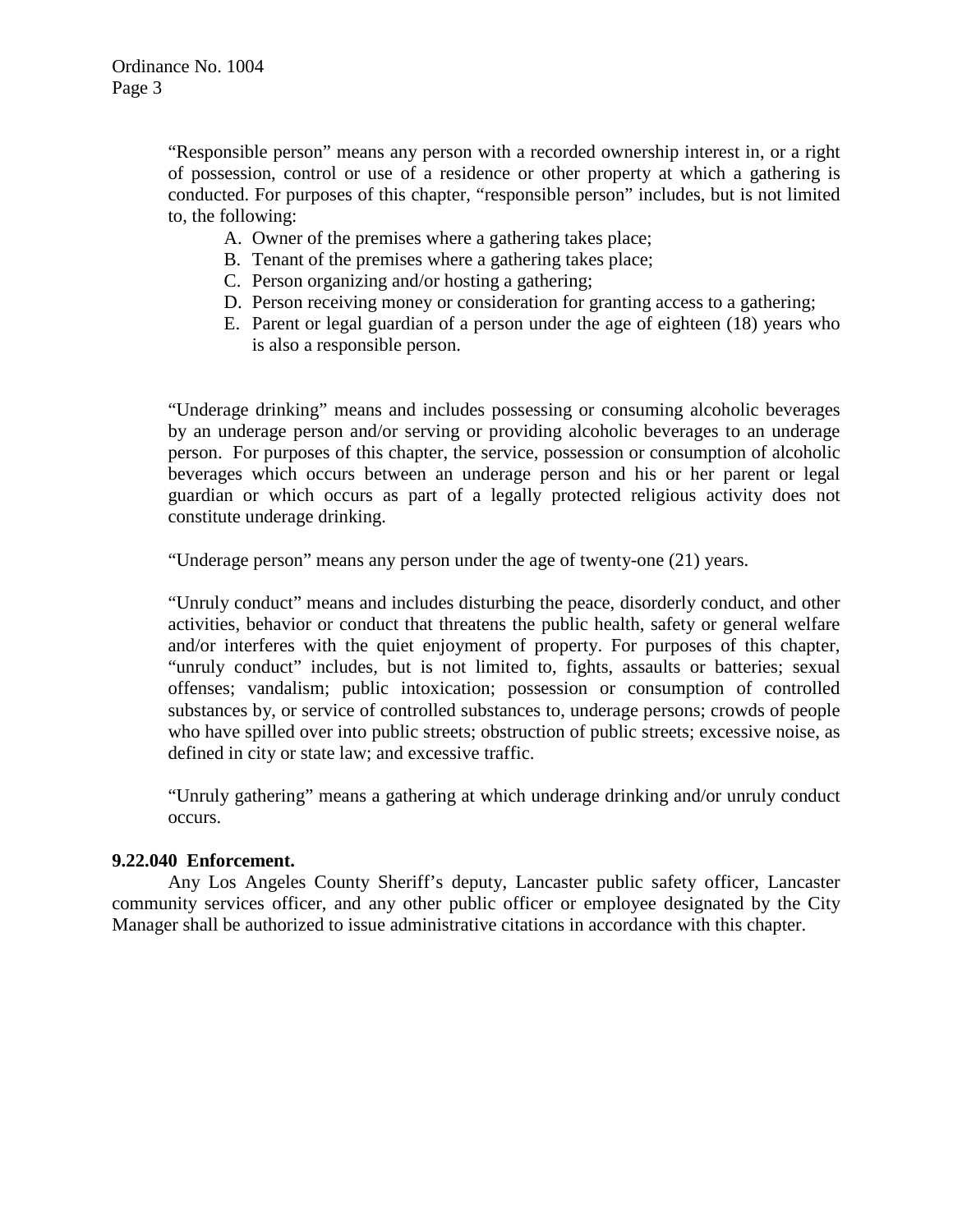### **9.22.050 Prohibition; Duty; Knowledge.**

A. It is unlawful for any responsible person, as defined in this chapter, to conduct, host, permit or allow a gathering if the person knows or reasonably should know that underage drinking or unruly conduct is occurring or has occurred.

B. It is the duty of a responsible person to take all reasonable steps to prevent underage drinking and unruly conduct at a gathering. Reasonable steps include, without limitation: controlling access to alcoholic beverages; controlling the quantity of alcoholic beverages to an amount that can be monitored and to which access can be effectively controlled; verifying the age of persons at the gathering by inspecting drivers' licenses or other governmentissued identification cards; supervising the activities of underage persons at the gathering; and removing persons from the premises who engage in underage drinking or unruly conduct or who enable or encourage such to occur.

C. A responsible person shall not be in violation of subsection A if he or she has taken all reasonable steps to prevent an unruly gathering and seeks assistance from law enforcement or city personnel to either: (i) remove any attendee of a gathering who engages in, enables or encourages underage drinking or unruly conduct, or (ii) terminate the gathering because the person has been unable to prevent underage drinking or unruly conduct despite having taken all reasonable steps to prevent it, provided that the responsible person has sought such assistance before any other person makes a complaint to law enforcement or city personnel.

D. A responsible person who is present at the property at the time of an unruly gathering shall be deemed to have actual or constructive knowledge that underage drinking or unruly conduct is occurring or has occurred.

E. A responsible person who is not present at the property at the time of an unruly gathering may be deemed by an enforcing officer to have actual or constructive knowledge of, and to have permitted, underage drinking or unruly conduct: (i) if such person has previously been given verbal warning and/or an administrative citation or other written notice concerning an unruly gathering; or (ii) based on the totality of the circumstances as determined by the enforcing officer.

## **9.22.060 Public Nuisance; Violation.**

A. The City Council finds and declares that an unruly gathering constitutes a public nuisance, subject to abatement by all reasonable means including, but not limited to, an order requiring the gathering to be disbanded and the citation and/or arrest of any person violating this chapter or any other applicable local or state law.

B. Any person who violates any provision of this chapter, or who fails to comply with any obligation or requirement of this chapter, is guilty of a misdemeanor.

## **9.22.070 Administrative Citations.**

A. Any enforcing officer, as defined in this chapter, may issue an administrative citation to a person when the officer has determined, through personal observation or after undertaking standard law enforcement investigatory actions, that the person is a responsible person, as defined in this chapter, who has conducted, hosted, permitted or allowed an unruly gathering.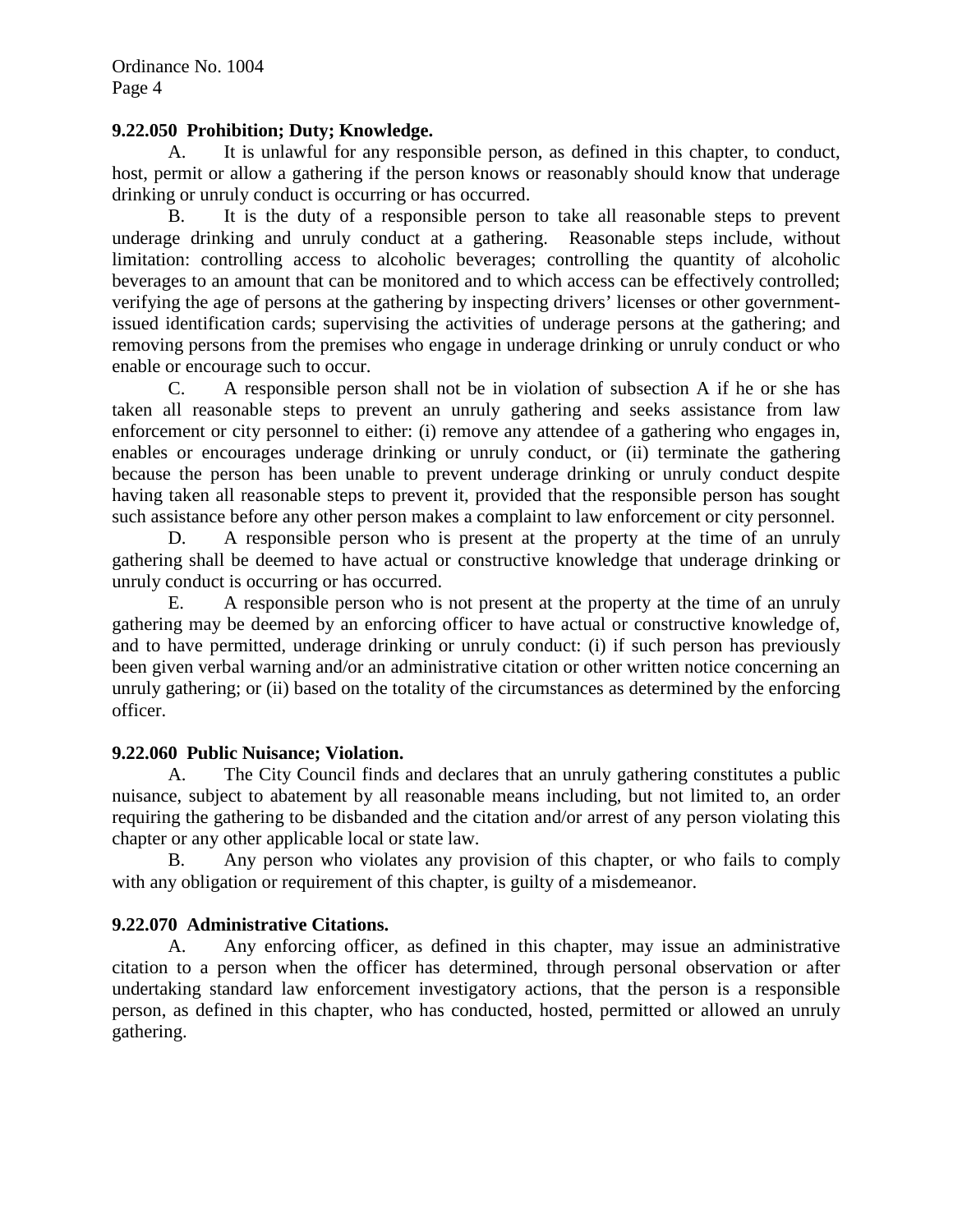B. Within five (5) days after issuance of a citation, an officer shall submit a copy of the citation and a written statement of facts to the City Manager. Alternatively, the officer may elect to submit the written statement of facts to the City Manager, who may then issue the citation.

C. An administrative citation may be personally given to the responsible person, or the responsible person may be served by first class mail to an address which is either: (i) indicated on any form of identification presented to the officer, or (ii) discovered by the officer during the course of his or her standard law enforcement investigatory actions. The date a citation is placed in a U.S. Postal Service mail receptacle shall be the date of service. A declaration of service shall be made by the person mailing the administrative citation showing the date and manner of service by mail and reciting the name and address of the citation addressee. Failure of any responsible person to receive an administrative citation by mail shall not invalidate any citation issued pursuant to this chapter.

D. The citation shall be in a City-approved format, and shall include the following information:

- 1. The date, location and approximate time of the unruly gathering;
- 2. A brief description of the activities, conduct or behavior at the location that constituted an unruly gathering;
- 3. A statement describing the right to appeal the citation;
- 4. A statement advising that the fine shall be paid to the City within thirty (30) days from the date of the administrative citation, procedure for payment, and the consequences of failure to pay.

E. The penalty amounts of administrative citations issued pursuant to this chapter shall be as follows:

- 1. For the first administrative citation, the penalty shall be five hundred dollars (\$500.00);
- 2. For the second and any subsequent administrative citation, the penalty shall be one thousand dollars (\$1,000.00).

F. The failure of any person to pay a penalty assessed by administrative citation within the time specified on the citation constitutes a debt to the city, which may be collected in accordance with Chapter 1.16 of this Code or in any other manner allowable by law.

# **9.22.080 Right of appeal from an administrative citation.**

A. A person who has been issued an administrative citation pursuant to this chapter may contest the citation by filing a written appeal on a City-approved form with the City Manager within ten (10) calendar days from the date of the citation. The basis for the appeal must be specified in detail on the appeal form. There shall be no filing fee for the appeal, however, a deposit in the amount of the citation must be paid at the time the appeal is filed. If the citation is dismissed as a result of the appeal hearing, the deposit shall be returned to the appellant within thirty (30) days from the date of the written appeal decision.

B. Failure of the City Manager to receive a timely appeal constitutes a waiver of the right to contest a citation; in this event, the citation is final and binding.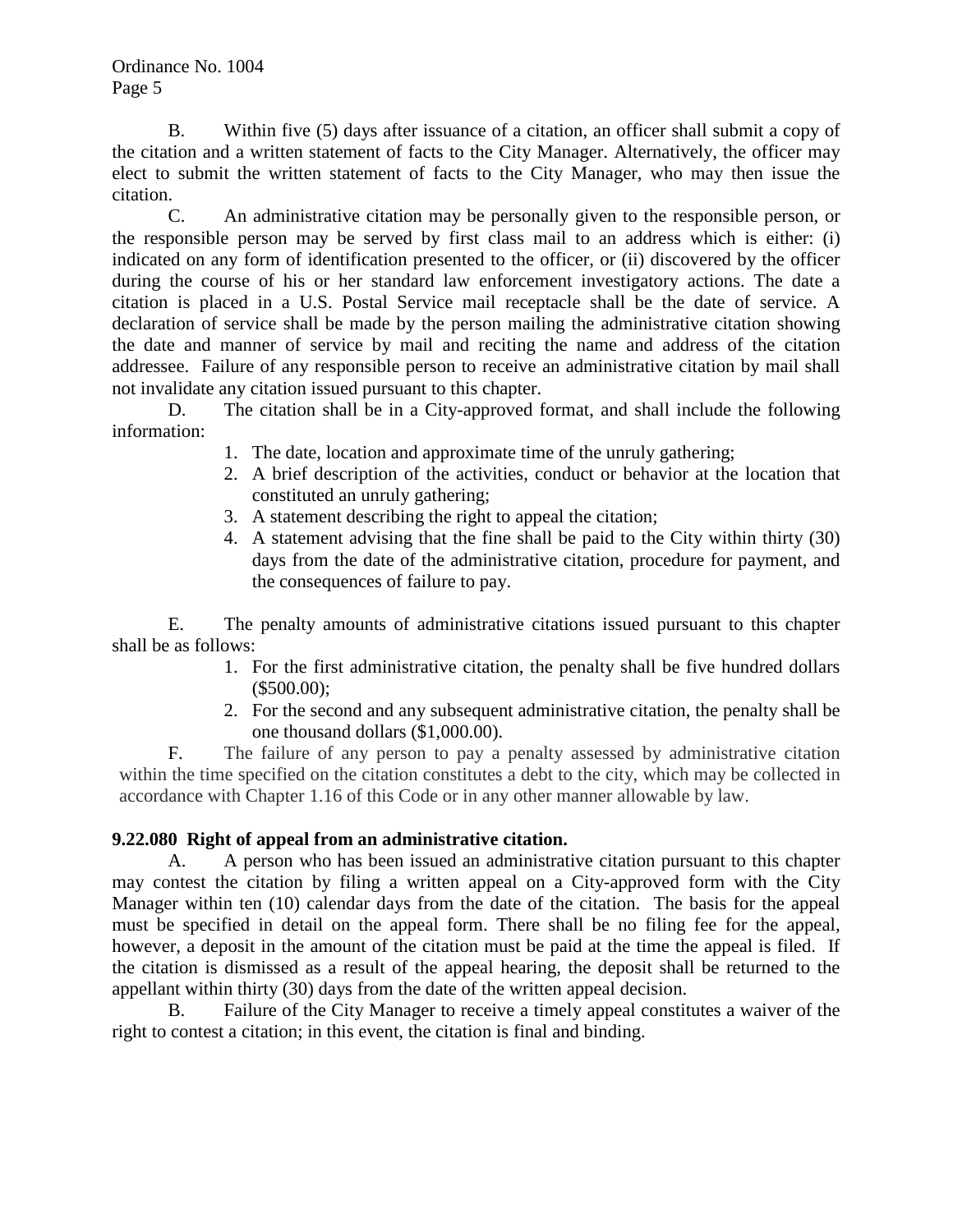C. As soon as practicable after a timely appeal is filed, the City Manager shall fix a date, time and place for a hearing. The hearing shall be conducted by an independent and impartial hearing officer. Written notice of the time and place for the hearing shall be served by first class mail, at the return address indicated on the appeal form, at least ten (10) calendar days prior to the date of the hearing.

D. An appellant may request, in writing, that the City Manager reschedule the hearing if the request is made at least twenty-four (24) hours prior to the hearing. The City Manager shall grant one continuance of the hearing date.

E. Failure of an appellant to appear at the scheduled hearing shall constitute the appellant's waiver of the right to appeal and a forfeiture of the citation amount deposited at the time the appeal was filed.

F. Appeal hearings are informal, and formal rules of evidence and discovery do not apply. The City bears the burden of proof to establish, by a preponderance of evidence, that the appellant conducted, hosted, permitted or allowed an unruly gathering. The officer issuing the administrative citation and/or submitting the written statement of facts shall not be required to appear at the hearing. The hearing officer shall accept testimony by declaration under penalty of perjury relating to the commission of the offense, as set forth in the issuing officer's statement of facts, and shall consider any other relevant evidence concerning the commission of the offense that the City Manager may present at the hearing. The hearing officer shall also take the testimony of the appellant, and/or his or her witnesses, and will consider any other credible relevant rebuttal evidence the appellant may wish to present. The appellant may represent himself or herself or be represented by anyone of his or her choice, including counsel, at his or her sole expense. The appellant may bring an interpreter to the hearing at his or her sole expense.

G. The hearing officer shall make findings based on the record of the hearing, and shall prepare a written decision, based on those findings, to either uphold or dismiss the citation. A copy of the written decision shall be served on the appellant by first class mail within ten (10) days after the hearing. If the citation is dismissed, the City shall refund the amount of the citation deposit to the appellant within thirty (30) days from the date of the decision.

H. The decision of the hearing officer is final and conclusive, subject only to review by the superior court in accordance with the time limits set forth in Government Code Section 53069.4 and/or Code of Civil Procedure Section 1094.6.

## **9.22.090 Remedies Not Exclusive.**

An administrative citation assessed pursuant to this chapter shall not prejudice or adversely affect any other civil, administrative or criminal action that may be brought to abate an unruly gathering or to seek compensation for damages suffered. A civil or criminal action may be brought concurrently with any other process regarding the same violation.

# **9.22.100 Severability.**

If any section, subsection, paragraph, sentence, clause or phrase of this chapter is declared by a court of competent jurisdiction to be unconstitutional or otherwise invalid, such decision shall not affect the validity of the remaining portions of this chapter. The City Council declares that it would have adopted this chapter, and each section, subsection, sentence, clause, phrase or portion thereof, irrespective of the fact that any one or more sections, subsections, phrases, or portions be declared invalid or unconstitutional.